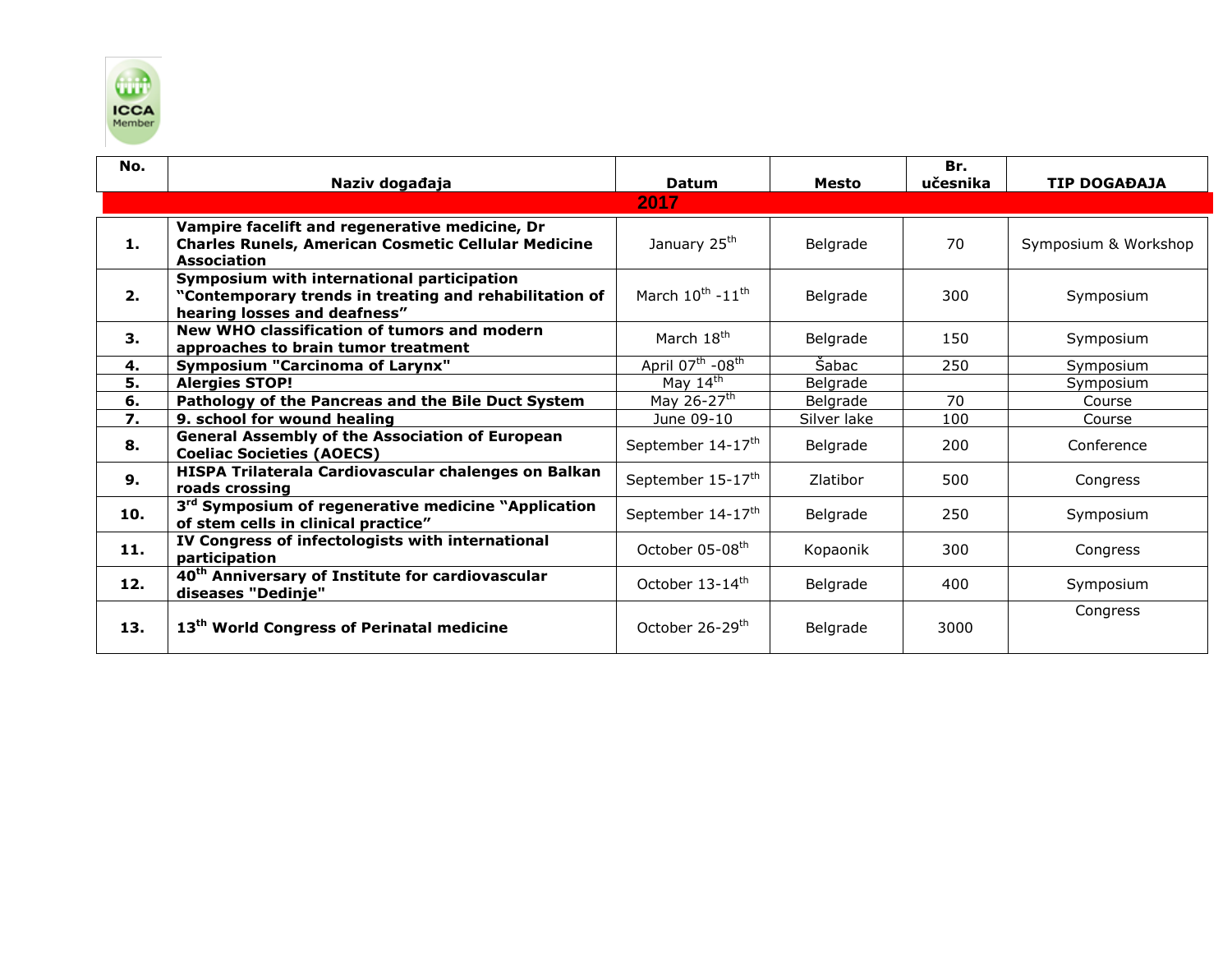



| No.              | <b>Name</b>                                                                                                                                                                                          | <b>Date</b>                   | <b>Venue</b>    | No pt. | Type of the<br><b>Event</b> |
|------------------|------------------------------------------------------------------------------------------------------------------------------------------------------------------------------------------------------|-------------------------------|-----------------|--------|-----------------------------|
|                  | 2016                                                                                                                                                                                                 |                               |                 |        |                             |
| 1.               | <b>ESCOP Clinical and pathological course-ESCOP</b><br>Belgrade 2016                                                                                                                                 | 8-9 April                     | <b>Belgrade</b> | 200    | Symposium                   |
| 2.               | 3 <sup>rd</sup> International Symposium on Biological<br><b>Control of plant bacterial diseases-BIOCONTROL</b><br>2016                                                                               | <b>11-14 April</b>            | <b>Belgrade</b> | 200    | Symposium                   |
| 3.               | 2 <sup>nd</sup> International Symposium on Advances in<br><b>PCOS and Womans Health</b>                                                                                                              | <b>14-16 April</b>            | <b>Belgrade</b> | 200    | Symposium                   |
| 4.               | <b>Symposium World day of the voice</b>                                                                                                                                                              | <b>15-16 April</b>            | Šabac           | 200    | <b>Symposium</b>            |
| 5.               | The 3 <sup>rd</sup> Annual congress of the Association for<br>preventive Pediatrics of Serbia with<br>international participation "Prevention in<br>pediatrics-basis for healthy life and longevity" | <b>15-17 April</b>            | <b>Belgrade</b> | 200    | <b>Congress</b>             |
| 6.               | 65 <sup>th</sup> ESCVS International Congress of the<br><b>European Society for Cardiovascular and</b><br><b>Endovascular surgery-CORE PCO</b>                                                       | <b>21-24 April</b>            | <b>Belgrade</b> | 1000   | <b>Congress</b>             |
| $\overline{7}$ . | <b>International Society for Maxillofacial</b><br><b>Rehabilitation- ISMR 2016 Conference</b>                                                                                                        | $4-7$ May                     | <b>Belgrade</b> | 200    | <b>Congress</b>             |
| 8.               | <b>Serbian Microbiology Days</b>                                                                                                                                                                     | 12-13 May                     | <b>Belgrade</b> | 200    | <b>Symposium</b>            |
| 9.               | Modern approach in the application of stem<br>cells, transplantation of organs and the<br>organization of emergency services-experience<br>of doctors from Serbia and the Diaspora                   | 12-13 May                     | <b>Belgrade</b> | 500    | Symposium                   |
| 10.              | <b>Breast Ultrasound in Obstetrics and Gynecology</b>                                                                                                                                                | 16-20 May                     | <b>Belgrade</b> | 25     | <b>Course</b>               |
| 11.              | 4th International Congress of health Economics<br>and Outcomes Research -ISPOR strategies for<br>improving value in health                                                                           | $23 - 24$<br><b>September</b> | <b>Belgrade</b> | 100    | <b>Conference</b>           |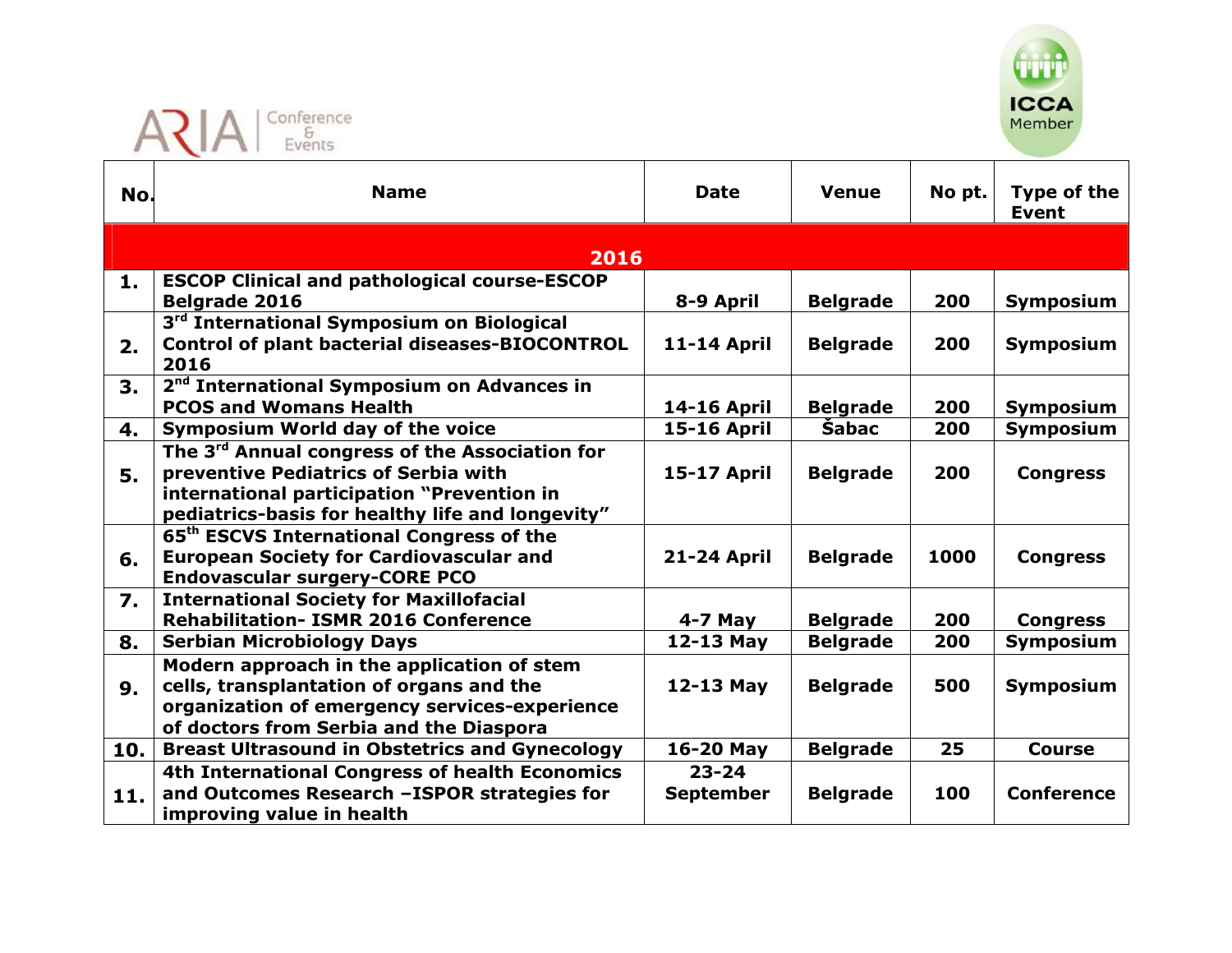



| 12. | 2nd Belgrade days of reproduction & VI Ian<br><b>Donald International School of medical</b><br>ultrasound | $20 - 22$<br><b>October</b> | <b>Belgrade</b> | 250 | <b>Conference</b> |
|-----|-----------------------------------------------------------------------------------------------------------|-----------------------------|-----------------|-----|-------------------|
| 13. | <b>Symposium Fetal growth and development</b>                                                             |                             |                 |     |                   |
|     | disorder                                                                                                  | 28 October                  | <b>Belgrade</b> | 150 | Symposium         |
| 14. | Hematopoietic stem cell transplantation                                                                   | <b>25 November</b>          | <b>Belgrade</b> | 250 | Symposium         |
| 15. | IV Contact lens Symposium of Serbian Contact                                                              |                             |                 |     |                   |
|     | <b>Lens Society-COLSS</b>                                                                                 | <b>25 November</b>          | <b>Belgrade</b> | 250 | Symposium         |
| 16. | <b>First Symposium of Serbian Society of</b>                                                              |                             |                 |     |                   |
|     | <b>Endoscopic Surgeons</b>                                                                                | 2 December                  | <b>Belgrade</b> | 300 | Symposium         |
| 17. | 3rd Congress of Serbian Wound Healing Society                                                             |                             |                 |     |                   |
|     | "All knowledge's of the world for a wound-                                                                | $9 - 10$                    | <b>Belgrade</b> | 300 | <b>Congress</b>   |
|     | nature in wound"                                                                                          | <b>December</b>             |                 |     |                   |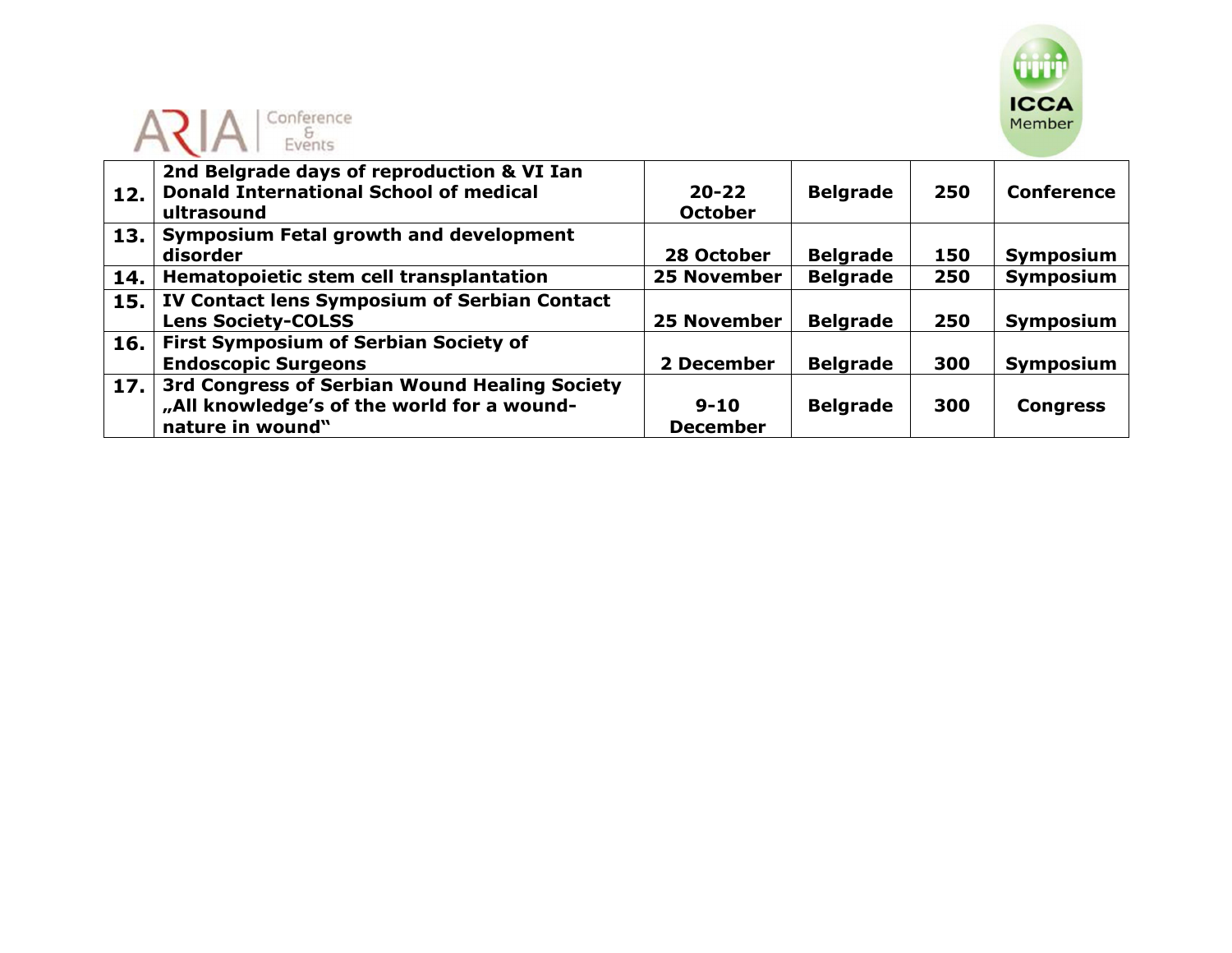|     |                                                                                                                                           |                                |                 | <b>Estimate</b> |                                              |
|-----|-------------------------------------------------------------------------------------------------------------------------------------------|--------------------------------|-----------------|-----------------|----------------------------------------------|
| No. | Name - title                                                                                                                              | Date                           | Venue           | No pt.          | Type of the event                            |
|     |                                                                                                                                           | 2015                           |                 |                 |                                              |
| 1.  | <b>Basic Course in Endoscopic Surgery - JUEH</b>                                                                                          | $21 - 22$ .<br><b>February</b> | <b>Belgrade</b> | 30              | <b>Educational Course -</b><br>Workshop      |
| 2.  | <b>Educational Symposium in PSYCHO-ONCOLOGY</b>                                                                                           | $25 - 26.$<br>March            | <b>Belarade</b> | 100             | Symposium                                    |
| 3.  | 2 <sup>nd</sup> annual Congress of the Serbian Association for<br>preventive Paediatrics (UPPS) with international<br>participation       | 03-05. April                   | Kragujevac      | 200             | <b>Congress</b>                              |
| 4.  | Symposium WORLD DAY of the VOICE                                                                                                          | 16-17. April                   | Srebrno jezero  | 200             | Symposium                                    |
| 5.  | X Congress of Serbian MICROBIOLOGISTS<br>MICROMED 2015                                                                                    | $16 - 18.$<br>April            | <b>Belgrade</b> | 300             | <b>Congress</b>                              |
| 6.  | <b>EScoP clinical and pathological course - EScoP Belgrade</b><br>2015 "Update in soft tissue tumors" Serbian Association<br>of Pathology | 17-18. April                   | <b>Belgrade</b> | 100             | <b>Educational Course</b>                    |
| 7.  | Annual Assembly of Serbian CONTACT LENS Society -<br><b>COLSS</b>                                                                         | 22. May                        | <b>Belgrade</b> | 150             | Symposium                                    |
| 8.  | The 1 <sup>st</sup> Serbian International Sports Medicine<br>Conference                                                                   | 21-23. May                     | <b>Belgrade</b> | 500             | <b>Congress</b>                              |
| 9.  | Project: "Establishment of Hungarian-Serbian fluvial<br>border crossing stations at the river Tisa"                                       | May, June,<br>July             | Serbia/Hungary  | 100             | <b>Study tours and</b><br><b>Conferences</b> |
| 10. | 27th European Congress of Pathology - Local PCO<br>partner                                                                                | 05-09.<br>September            | <b>Belgrade</b> | 1000            | <b>Congress</b>                              |
| 11. | 90 <sup>th</sup> anniversary of the Institute for Neonatology                                                                             | 28. May                        | <b>Belgrade</b> | 300             | <b>Graduation ceremony</b>                   |
| 12. | 2nd Congress of Southeast European Neurosurgical<br>Society - SeENS SARAJEVO 2015 - CORE PCO                                              | $22 - 25.$<br>October          | <b>Sarajevo</b> | 500             | <b>Congress</b>                              |
| 13. | <b>COURSE</b><br><b>Breast Ultrasound in Obstetrics and Gynecology</b>                                                                    | $28-29.$<br><b>September</b>   | <b>Belgrade</b> | 25              | Course                                       |
| 14. | The first annual meeting of the Serbian Association of<br><b>Neurosurgeons</b>                                                            | 31. October                    | <b>Belgrade</b> | 200             | Symposium                                    |
| 15. | International conference: Mineral waters of Serbia -<br>180 years of science                                                              | $9 - 10.$<br><b>November</b>   | <b>Belgrade</b> | 200             | Conference                                   |
| 16. | 2 <sup>nd</sup> Congress of fetal and neonatal medicine                                                                                   | $26 - 28.$<br><b>November</b>  | <b>Belgrade</b> | 500             | <b>Congress</b>                              |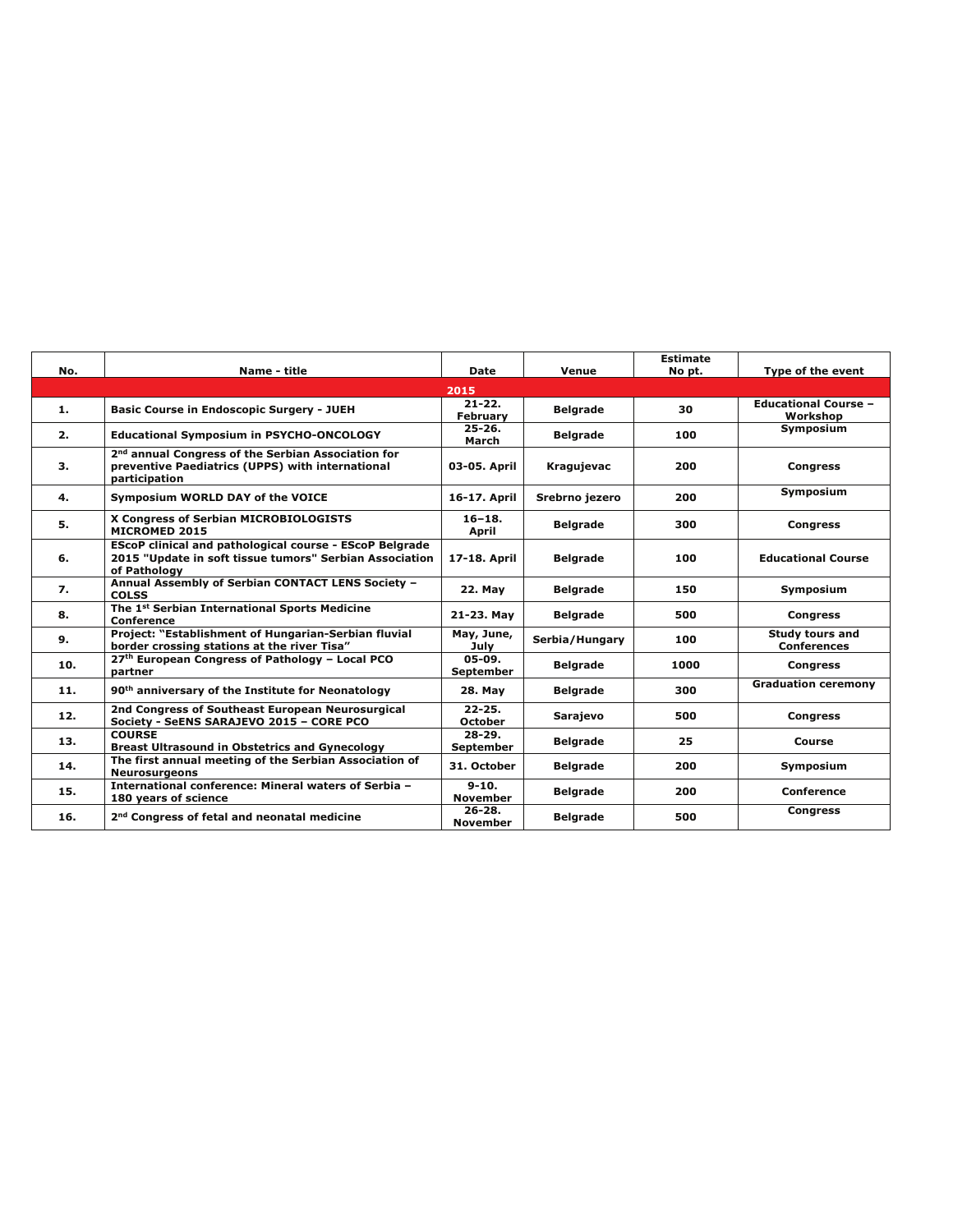| No. | <b>Name</b>                                                                                                                                                 | <b>Date</b>                 | Venue                         | No pt. | <b>Type of the Event</b> |
|-----|-------------------------------------------------------------------------------------------------------------------------------------------------------------|-----------------------------|-------------------------------|--------|--------------------------|
|     |                                                                                                                                                             | 2014                        |                               |        |                          |
| 1.  | Conference: "Prevention of torture and rehabilitation of<br>the victims," International Aid Network - IAN                                                   | January<br>$16-18.$         | <b>Petrovac</b><br>Montenegro | 60     | Conference               |
| 2.  | <b>EFMA - European Forum of Medical Associations and</b><br>WHO - The annual meeting of the Medical Association of<br><b>Serbia</b>                         | March 13-<br>14.            | <b>Belgrade</b>               | 100    | Conference               |
| 3.  | Course "Meningitis caused by encapsulated bacteria"<br><b>Association of Medical Microbiologists Serbia</b>                                                 | April 4.                    | <b>Belgrade</b>               | 100    | Course                   |
| 4.  | <b>ESCOP clinical and pathological course - ESCOP</b><br>Belgrade 2014 "Update in dermatopatology" Serbian<br><b>Association of Pathology</b>               | April 10-<br>12.            | <b>Belgrade</b>               | 100    | Course                   |
| 5.  | <b>Days of microbiologists</b><br><b>Serbian Association of Medical Microbiologists</b>                                                                     | April 15-<br>16.            | <b>Belgrade</b>               | 250    | Symposium                |
| 6.  | <b>ENT International Symposium "Pseudo tumors of the</b><br>larynx" Serbian Association of Otorhinolaryngology                                              | April 23.                   | <b>Belgrade</b>               | 150    | Symposium                |
| 7.  | <b>International Symposium "Ambulatory surgery -</b><br>abdominal wall hernias" Association of herniologists of<br><b>Serbia</b>                            | May 10.                     | Arandelovac                   | 100    | Symposium                |
| 8.  | Symposium on contactology - COLSS                                                                                                                           | May 23.                     | <b>Belgrade</b>               | 100    | Symposium                |
| 9.  | <b>Gastroenterology Section</b>                                                                                                                             | May 23.                     | <b>Sombor</b>                 | 100    | <b>Expert meeting</b>    |
| 10. | <b>ASGE Ambassador Program</b><br>Gastroenterological endoscopic Association of Serbia                                                                      | Sept. 17-<br>19.            | <b>Belgrade</b>               | 300    | <b>Congress</b>          |
| 11. | Scientific Conference on the Treatment of Wounds with<br><b>Negative Pressure Wound Therapy</b><br>6th KCI CEE VAC Symposium                                | Sept. 18 -<br>19.           | <b>Belgrade</b>               | 500    | Symposium                |
| 12. | 19th Congress of Otorhinolaryngology Serbia with<br>international participation,<br>Association of otolaryngologists of Serbia                              | Sept. 18-<br>20.            | Arandelovac                   | 250    | <b>Congress</b>          |
| 13. | II Congress for the treatment of chronic wounds                                                                                                             | October<br>$24 - 25.$       | <b>Belgrade</b>               | 300    | <b>Congress</b>          |
| 14. | Congress ultrasound, gynecology, perinatal and<br>reproductive medicine Serbia with inter. participation                                                    | Oct 30. -<br><b>Nov 01.</b> | <b>Belgrade</b>               | 150    | <b>Congress</b>          |
| 15. | <b>Congress of Association of Blood Transfusion of Serbia</b><br>with international participation, the Association of<br><b>Blood Transfusion of Serbia</b> | November<br>06-08.          | <b>Belgrade</b>               | 450    | <b>Congress</b>          |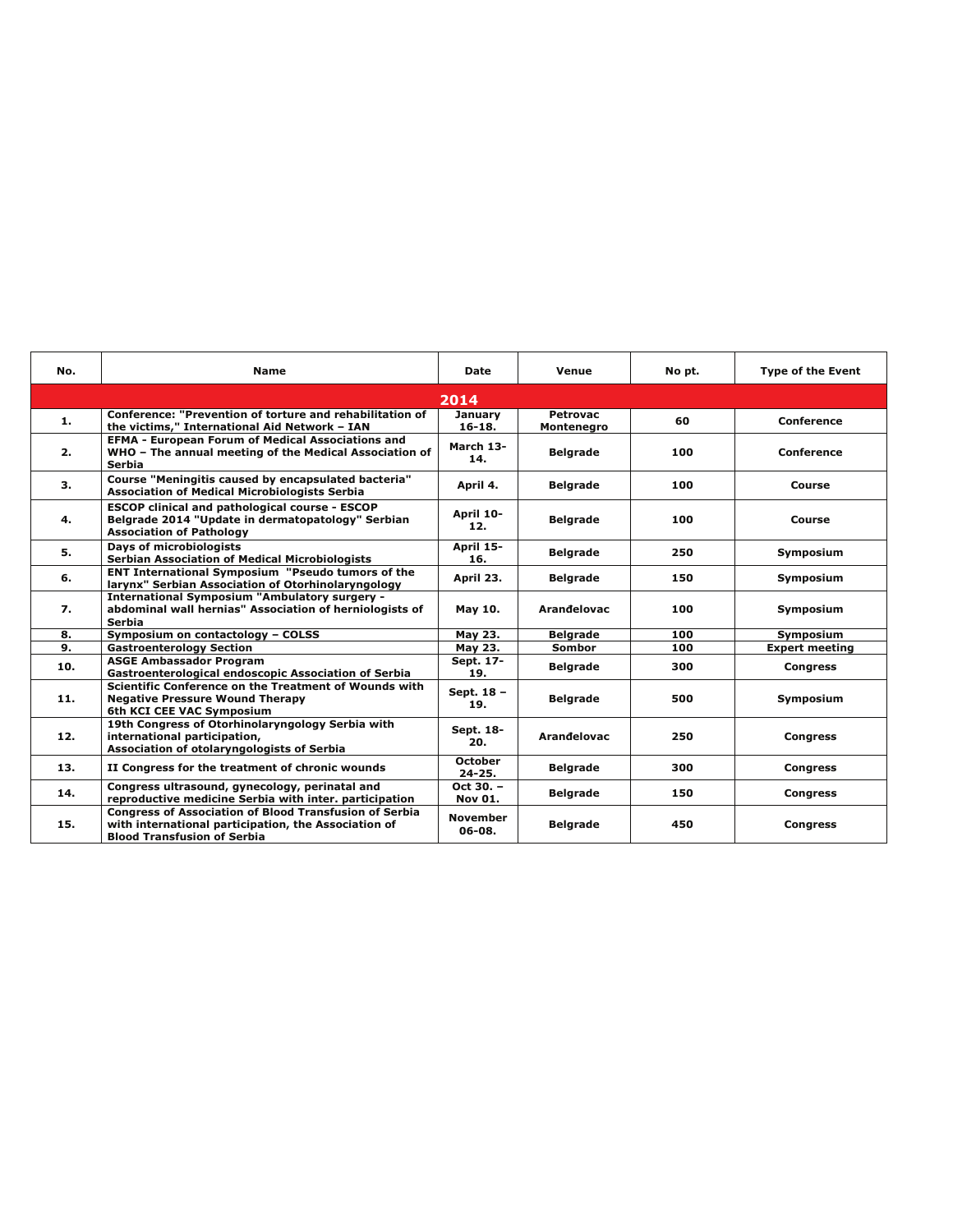| <b>No</b>      | Name                                                                                                                                                                                                  | Date                          | Venue           | No pt. | <b>Type of the Event</b> |
|----------------|-------------------------------------------------------------------------------------------------------------------------------------------------------------------------------------------------------|-------------------------------|-----------------|--------|--------------------------|
|                |                                                                                                                                                                                                       | 2013.                         |                 |        |                          |
| 1.             | <b>ORL Symposium: "Paralysis of voices"</b><br>Association of Otorhinolaryngology of Serbia                                                                                                           | April 19                      | <b>Belgrade</b> | 150    | Symposium                |
| 2.             | EScoP - Belgrade 2013 - "Pathology of Gastrointestinal<br>Tract" - Srpsko udruženje za patologiju                                                                                                     | <b>April 25-27</b>            | <b>Belgrade</b> | 100    | Course                   |
| 3.             | IX Congress of Microbiology - Mikromed 2013<br><b>Association of Microbiologists of Serbia</b>                                                                                                        | May 30 -<br>June 1            | <b>Belgrade</b> | 350    | <b>Congress</b>          |
| 4.             | 14th Congress of the European Venous Forum -EVF<br><b>Balkan Venous Forum - Congress of Phlebology Serbia</b><br><b>European Venous Forum</b>                                                         | June 27-30                    | <b>Belgrade</b> | 350    | <b>Congress</b>          |
| 5.             | Pozarevac                                                                                                                                                                                             |                               |                 |        |                          |
| 6.             | THE 7th DICZFALUSY AWARD LECTURE SYMPOSIUM ON<br><b>REPRODUCTIVE HEALTH</b><br><b>Egon and Ann Diczfalusy Foundation for Supporting</b><br><b>Research in Reproductive Health</b>                     | <b>September</b><br>$27 - 28$ | <b>Belgrade</b> | 500    | Symposium                |
| $\overline{z}$ | 5th SURGICAL WORKSHOP OF CUGRS<br>(Complex Uro-Genital Reconstructive Surgery) -<br>"Savo Perovic Memorial" Foundation                                                                                | <b>September</b><br>$26 - 28$ | <b>Belgrade</b> | 100    | Symposium                |
| 8.             | 53 ORL WEEK - ORL Section of Serbian Medical Society<br>with international participation<br>Association of Otorhinolaryngology Serbia                                                                 | Sep. 30-<br>Oct. 1.           | <b>Belgrade</b> | 300    | <b>Congress</b>          |
| 9.             | Joint meeting - V International Symposium on<br>neurocardiology - NEUROCARD 2013 & IV International<br>Symposium on non-invasive elektroacardiology -<br><b>Association of Neurocardiology Serbia</b> | $Oct. 17 -$<br>19             | <b>Belgrade</b> | 150    | Symposium                |
| 10.            | First Congress of Neurosurgeons of South East Europe -<br><b>SeENS</b><br>90 Years of Neurosurgery in Serbia<br>65 Years of Clinic of Neurosurgery, CC of Serbia                                      | Oct. $31-$<br><b>Nov. 2</b>   | <b>Belgrade</b> | 500    | <b>Congress</b>          |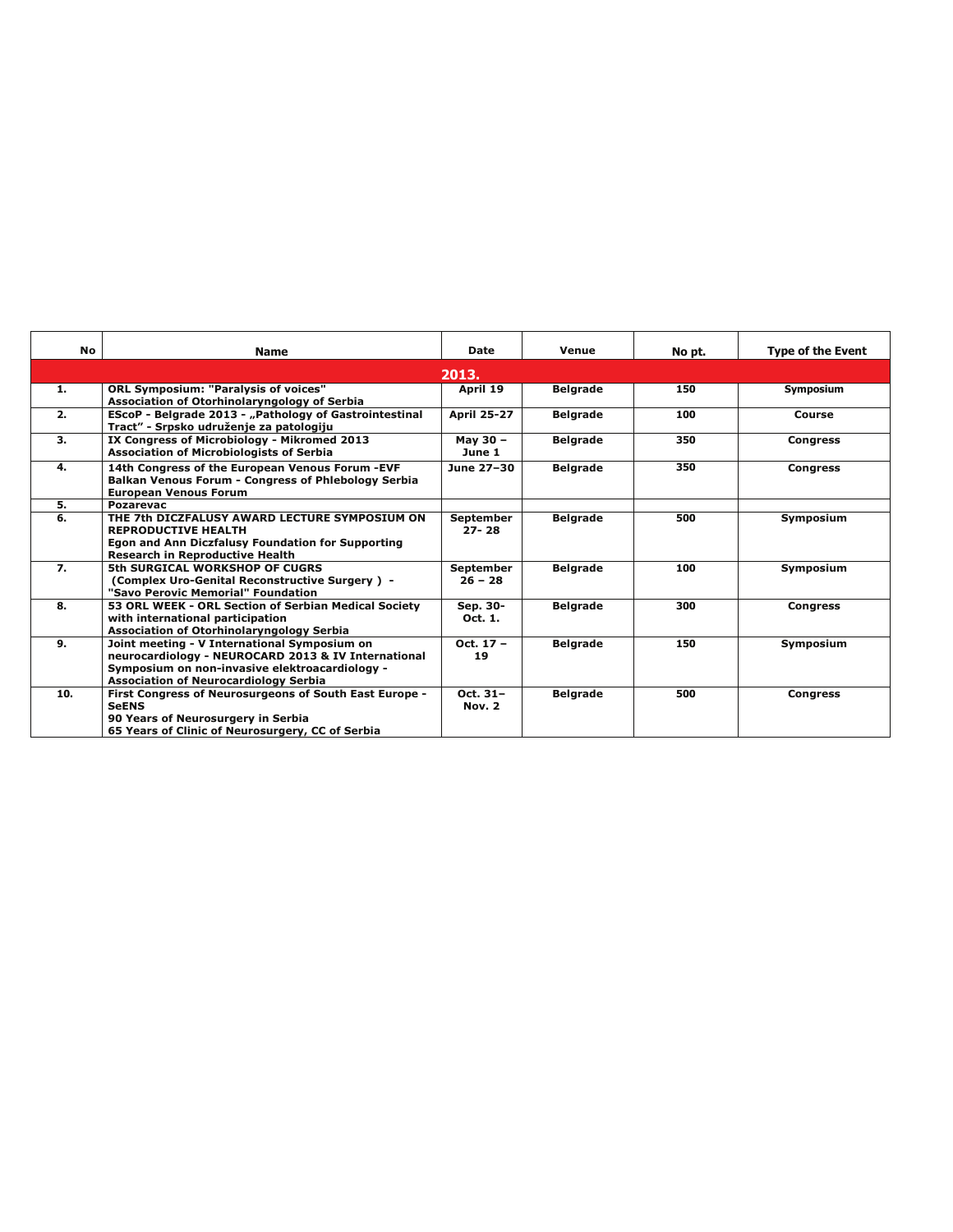| <b>No</b> | Name                                                                                                                                                                                                                         | Date                        | Venue           | No pt. | <b>Type of the Event</b> |
|-----------|------------------------------------------------------------------------------------------------------------------------------------------------------------------------------------------------------------------------------|-----------------------------|-----------------|--------|--------------------------|
|           |                                                                                                                                                                                                                              | 2012.                       |                 |        |                          |
| 1.        | Workshop on Family law under Lisbon Treaty,<br><b>Technical Assistance Information Exchange</b><br><b>Instrument of the European Commission (TAIEX)</b>                                                                      | $09 - 10.$<br>February      | <b>Belgrade</b> | 40     | Workshop                 |
| 2.        | Workshop on neonicotinoid insecticides and honey<br>bees, Technical Assistance Information Exchange<br><b>Instrument of the European Commission (TAIEX)</b>                                                                  | 13. February                | <b>Belgrade</b> | 36     | Workshop                 |
| 3.        | Workshop on Asset Recovery Offices, Technical<br>Assistance Information Exchange Instrument of<br>the European Commission (TAIEX)                                                                                            | 29. February -<br>01. March | <b>Belgrade</b> | 30     | Workshop                 |
| 4.        | <b>Workshop on Small Business Act -Think Small</b><br>First, Technical Assistance Information Exchange<br><b>Instrument of the European Commission (TAIEX)</b>                                                               | 06. March                   | <b>Belgrade</b> | 75     | Workshop                 |
| 5.        | Workshop Reception of Asylum Seekers on the<br><b>Local Level, Technical Assistance Information</b><br><b>Exchange Instrument of the European Commission</b><br>(TAIEX)                                                      | 12 - 13. March              | <b>Belgrade</b> | 65     | Workshop                 |
| 6.        | Workshop on Monitoring and reporting system of<br>Zoonoses and Control of Salmonella, Technical<br>Assistance Information Exchange Instrument of<br>the European Commission (TAIEX)                                          | 15 - 16. March              | <b>Belgrade</b> | 50     | Workshop                 |
| 7.        | CME Course "MODERN USE OF CONTACT LENSES",<br><b>Serbian Contact Lens Society</b>                                                                                                                                            | 16 - 17 March               | <b>Belgrade</b> | 10     | Course                   |
| 8.        | Workshop on the EU requirements on foodstuffs<br>intended for particular nutritional uses. Technical<br>Assistance Information Exchange Instrument of<br>the European Commission (TAIEX)                                     | 19 - 20. March              | <b>Belgrade</b> | 50     | Workshop                 |
| 9.        | Symposium "Children from conception to the end<br>of adolescence" - Medical Cluster "PRO VITA"                                                                                                                               | 23 - 24 March               | <b>Belgrade</b> | 150    | <b>Simposium</b>         |
| 10.       | Workshop on requirements for Animal By-Products<br>not intended for human consumption, Technical<br>Assistance Information Exchange Instrument of<br>the European Commission (TAIEX)                                         | 27 - 28 March               | <b>Belgrade</b> | 48     | Workshop                 |
| 11.       | Workshop on Market intervention, Technical<br>Assistance Information Exchange Instrument of<br>the European Commission (TAIEX)                                                                                               | 30 March                    | <b>Belgrade</b> | 47     | Workshop                 |
| 12.       | <b>ENT International Symposium</b><br>"PROFESSIONAL VOICE" to mark World Voice Day,<br><b>Serbian ENT Society</b>                                                                                                            | 20. April                   | <b>Belgrade</b> | 200    | <b>Simposium</b>         |
| 13.       | Workshop on Single European Transport Area:<br>Towards a competitive and resource efficient<br>transport system, Technical Assistance<br><b>Information Exchange Instrument of the European</b><br><b>Commission (TAIEX)</b> | 19 - 20 April               | <b>Belgrade</b> | 52     | Workshop                 |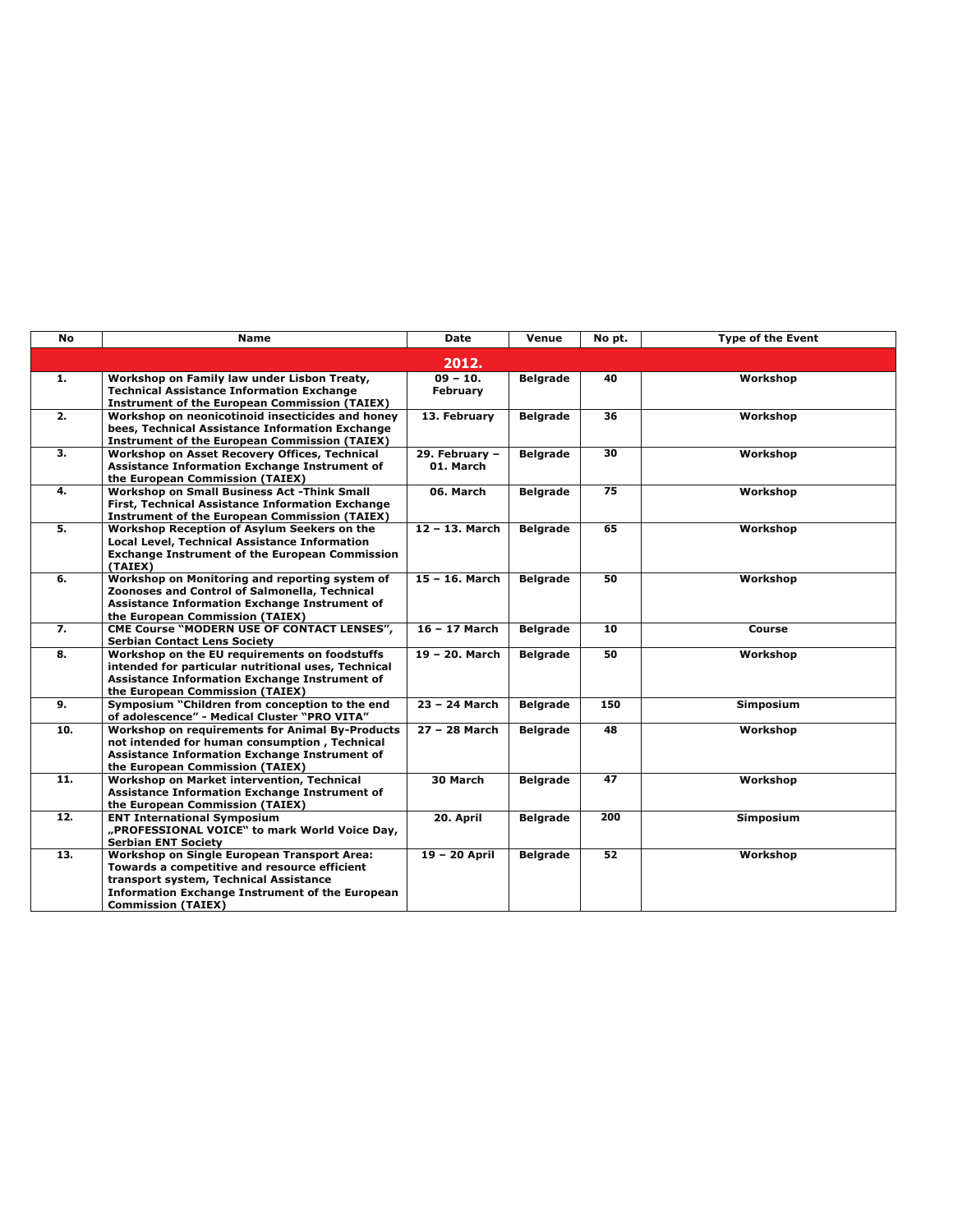| 14. | European Society of Pathology, EscoP Courses in<br>Pathology - Belgrade 2012                                                                                                                                                 | 19 - 21. April          | <b>Belgrade</b> | 100 | Course           |
|-----|------------------------------------------------------------------------------------------------------------------------------------------------------------------------------------------------------------------------------|-------------------------|-----------------|-----|------------------|
| 15. | <b>Workshop on EU Emission Trading Scheme -</b><br>monitoring, reporting and verifying requirements,<br><b>Technical Assistance Information Exchange</b><br><b>Instrument of the European Commission (TAIEX)</b>             | $07 - 08.$ May          | <b>Belgrade</b> | 57  | Workshop         |
| 16. | <b>Integration and contribution of SEE to Common</b><br>Security and Defense Policy (CSDP) of the EU,<br><b>Technical Assistance Information Exchange</b><br><b>Instrument of the European Commission (TAIEX)</b>            | $10 - 11$ . Mav         | <b>Belgrade</b> | 122 | Workshop         |
| 17. | Serbian Contact Lens Society - Annual Assembly                                                                                                                                                                               | 18. May                 | <b>Belgrade</b> | 200 | Simposium        |
| 18. | <b>V International Symposium:</b><br>Minimal invasive surgical technique in gynecology                                                                                                                                       | $17 - 18$ . May         | <b>Belgrade</b> | 50  | Simposium        |
| 19. | Workshop on "Green" voluntary mechanisms (or<br><b>EMAS and Ecolabeling) Technical Assistance</b><br><b>Information Exchange Instrument of the European</b><br><b>Commission (TAIEX)</b>                                     | $29 - 30$ May           | <b>Belgrade</b> | 53  | Workshop         |
| 20. | Workshop on Pesticide application equipment,<br><b>Technical Assistance Information Exchange</b><br><b>Instrument of the European Commission (TAIEX)</b>                                                                     | 06 - 07. June           | Novi Sad        | 32  | Workshop         |
| 21. | Training of inspectors for quality control of ethyl<br>alcohol and control of register producers,<br><b>Technical Assistance Information Exchange</b><br><b>Instrument of the European Commission (TAIEX)</b>                | $11 - 12$ . June        | <b>Belgrade</b> | 32  | Workshop         |
| 22. | 14th Congress of Serbian Association of<br>Pathologists and Cytologists with International<br><b>Participation</b>                                                                                                           | 14 -16 June             | <b>Belgrade</b> | 200 | <b>Congress</b>  |
| 23. | <b>Workshop on Participation of SMEs in Innovation</b><br><b>Projects, Technical Assistance Information</b><br><b>Exchange Instrument of the European Commission</b><br>(TAIEX)                                              | <b>15. June</b>         | <b>Belgrade</b> | 64  | Workshop         |
| 24. | Workshop on procedures for food additives and<br>flavouring substances used or intended for use in<br>or on foodstuffs, Technical Assistance Information<br><b>Exchange Instrument of the European Commission</b><br>(TAIEX) | <b>19. June</b>         | <b>Belgrade</b> | 39  | Workshop         |
| 25. | Workshop on public employment services - work<br>with employers, Technical Assistance Information<br><b>Exchange Instrument of the European Commission</b><br>(TAIEX)                                                        | $21 - 22$ . June        | <b>Belgrade</b> | 42  | Workshop         |
| 26. | <b>Microbiological Symposium 2012</b>                                                                                                                                                                                        | $21 - 22.$ June         | <b>Belgrade</b> | 150 | <b>Simposium</b> |
| 27. | Workshop on Natural Mineral Waters, Spring                                                                                                                                                                                   | 25 June                 | <b>Belgrade</b> | 40  | Workshop         |
|     | <b>Waters and Table Waters, , Technical Assistance</b><br><b>Information Exchange Instrument of the European</b><br><b>Commission (TAIEX)</b>                                                                                |                         |                 |     |                  |
| 28. | Joint meeting - THE FORTH INTERNATIONAL<br><b>SYMPOSIUM ON NEUROCARDIOLOGY -</b><br><b>NEUROCARD 2012</b>                                                                                                                    | $27 - 29.$<br>September | <b>Belgrade</b> | 150 | Simposium        |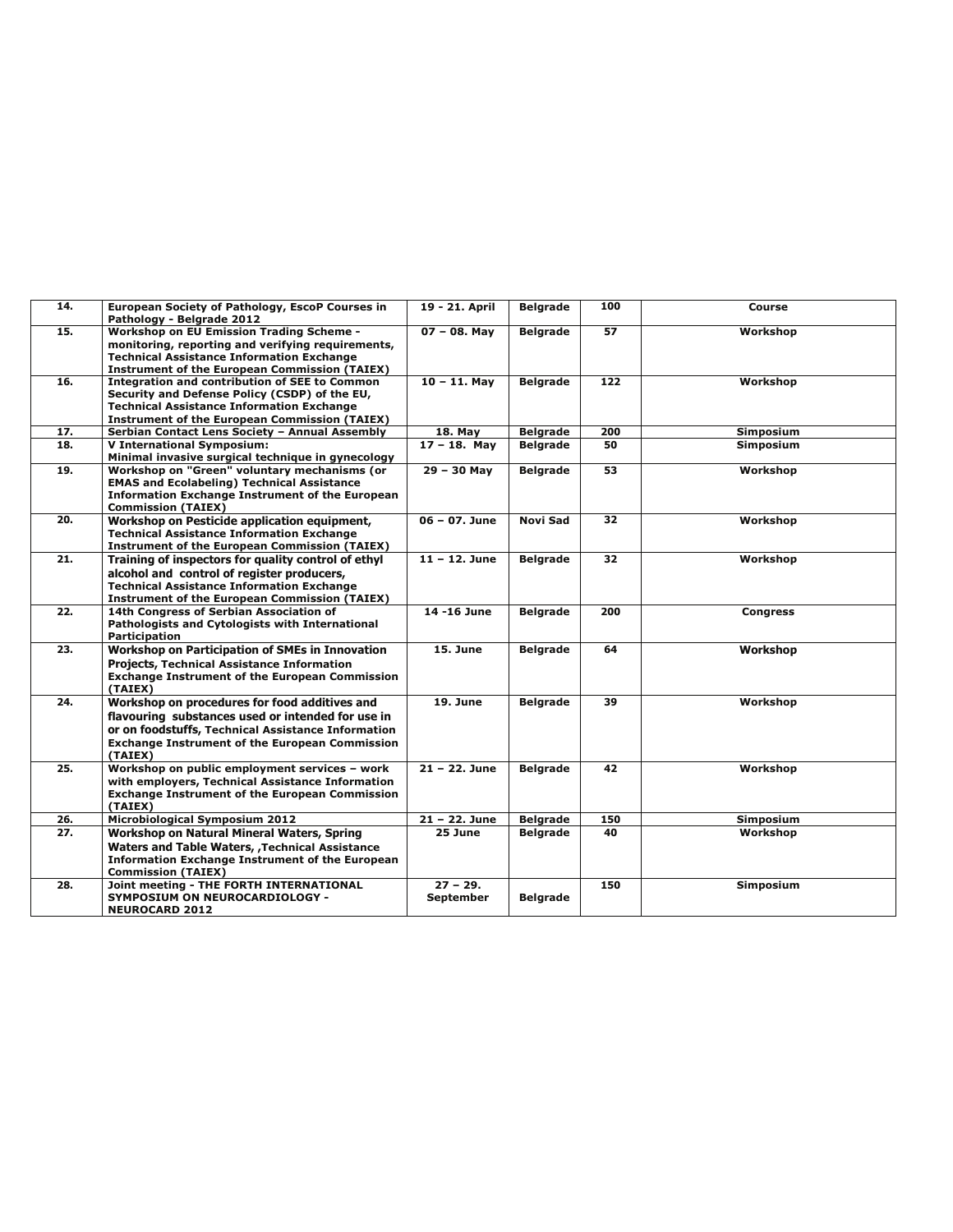| 29. | 20th ENT Congress of Serbia & 52nd ENT WEEK of     | 04-05. October  | <b>Belgrade</b> | 300  | <b>Congress</b> |
|-----|----------------------------------------------------|-----------------|-----------------|------|-----------------|
|     | <b>ENT Section of Serbian Medical Society</b>      |                 |                 |      |                 |
| 30. | Days of the Serbian Medical Diaspora 2012          | $04 - 06.$      | Belgrade/       | 1500 | Conference      |
|     | <b>Serbian Medical Chamber</b>                     | <b>October</b>  | Surdulica       |      |                 |
| 31. | 2012 Meeting of the International Endo Hernia      | $15 - 17.$      | <b>Belarade</b> | 100  | <b>Congress</b> |
|     | Society (IEHS)                                     | November        |                 |      |                 |
| 32. | <b>International Symposium on Advances in PCOS</b> | $16 - 17.$      | <b>Belarade</b> | 250  | Simposium       |
|     | Serbian Society for Reproductive Endocrinology     | November        |                 |      |                 |
| 33. | <b>1st CONGRESS OF TREATMENT CHRONIC WOUNDS</b>    | $23 - 24.$      | <b>Belarade</b> | 350  | <b>Congress</b> |
|     | WITH INTERNATIONAL PARTICIPATION                   | <b>November</b> |                 |      |                 |

| No   | Name                                                                                                                                                                                                                    | Date             | Venue           | No pt. | <b>Type of the Event</b>    |
|------|-------------------------------------------------------------------------------------------------------------------------------------------------------------------------------------------------------------------------|------------------|-----------------|--------|-----------------------------|
|      | 2011. .                                                                                                                                                                                                                 |                  |                 |        |                             |
| 1.   | IV Ian Donald Inter University School of Medical US & 27. Symposium of<br>perinatal medicine - Serbian Medical Association - "Hypertensive syndrome<br>in pregnancy - a risk for PREGNANT WOMAN AND FOR NEW-BORN CHILD" | 25 - 26. March   | <b>Belgrade</b> | 200    | Symposium                   |
| 2.   | Obesity and metabolic syndrome and their non pharmacological treatment                                                                                                                                                  | 03. April        | <b>Belgrade</b> | 50     | Course                      |
| З.   | European Society of Pathology, EscoP Courses in Pathology - Belgrade<br>2011 - Head and Neck pathology & Gynecological pathology                                                                                        | 07 - 09. April   | <b>Belgrade</b> | 100    | <b>International course</b> |
| 4.   | ENT Internat. Symposium "Professional VOICE" to mark World Voice Day                                                                                                                                                    | 15. April        | <b>Belgrade</b> | 150    | Symposium                   |
| 5.   | <b>Serbian Congress of Pulmonologists</b>                                                                                                                                                                               | 14 -15. April    | <b>Belgrade</b> | 500    | <b>Congress</b>             |
| 6.   | <b>Serbian Contact Lens Society</b>                                                                                                                                                                                     | 22. April        | <b>Belgrade</b> | 100    | <b>Annual Assembly</b>      |
|      | <b>LEADERS IN HEALTHCARE - Mastering Healthcare Management</b>                                                                                                                                                          | 12. May          | <b>Belgrade</b> | 200    | Conference                  |
| 8.   | Joint meeting - THE THIRD INTERNATIONAL SYMPOSIUM ON<br>NEUROCARDIOLOGY - NEUROCARD 2011 & THE SECOND INTERNATIONAL<br>SYMPOSIUM ON NONINVASIVE ELECTROCARDIOLOGY                                                       | $06 - 08$ , Oct. | <b>Belgrade</b> | 150    | Symposium                   |
| 9.   | 19th ENT Congress of Serbia & 51st ENT WEEK of ENT Section of Serbian<br><b>Medical Society</b>                                                                                                                         | $06 - 08$ , Oct. | <b>Belgrade</b> | 300    | <b>Congress</b>             |
| 10.  | 2nd Serbian DIASPORA Medical Conference 2011 - Serbian Medical Chamber                                                                                                                                                  | $12 - 15$ . Oct. | <b>Belgrade</b> | 1500   | Conference                  |
| 11.1 | 7th Balkan Congress of Microbiology – MICROBIOLOGIA BALKANICA 2011 &<br>8 <sup>th</sup> Congress of Serbian Microbiologists MICROMED 2011                                                                               | $25 - 29.$ Oct.  | <b>Belgrade</b> | 500    | <b>Congress</b>             |
| 12.  | <b>BALKAN VENOUS FORUM - European School of Foam Sclerotherapy</b>                                                                                                                                                      | 03. December     | <b>Belgrade</b> | 40     | Workshop                    |

| <b>No</b> | <b>Name</b>                                                     | Date            | <b>Venue</b>    | No pt. | <b>Type of the Event</b>       |  |  |  |
|-----------|-----------------------------------------------------------------|-----------------|-----------------|--------|--------------------------------|--|--|--|
|           | 2010.                                                           |                 |                 |        |                                |  |  |  |
|           | Serbian Ministry of Health - Symposium                          | 26. February    | <b>Belgrade</b> | 350    | Symposium                      |  |  |  |
|           | First Conference of prenatal and reproductive medicine 2010     | 11 - 13. March  | <b>Belgrade</b> | 450    | <b>International conferece</b> |  |  |  |
| 3.        | Belgrade university teaching course in patology (BEGUTECOP II): | 15 – 17. April  | <b>Belgrade</b> | 150    | <b>International course</b>    |  |  |  |
|           | Gynecological pathology and clinical aspects                    |                 |                 |        |                                |  |  |  |
| 4.        | <b>World Voice Dav</b>                                          | 16. April       | Belgrade        | 100    | Symposium                      |  |  |  |
| 5.        | TWO FACES OF OPIOIDS - Symposium on Assuring Availability and   | 19 – 20. April  | <b>Belgrade</b> | 350    | <b>Symposium</b>               |  |  |  |
|           | Accessibility of Opioid Analgesics for Pain and Palliative Care |                 |                 |        |                                |  |  |  |
| 6.        | <b>Serbian Contact Lens Society</b>                             | April           | <b>Belarade</b> | 100    | <b>Annual Assembly</b>         |  |  |  |
|           | Second Serbian Hernia Congress & Workshop - Live surgery        | $13 - 15$ . Mav | Nis             | 300    | <b>International Conferece</b> |  |  |  |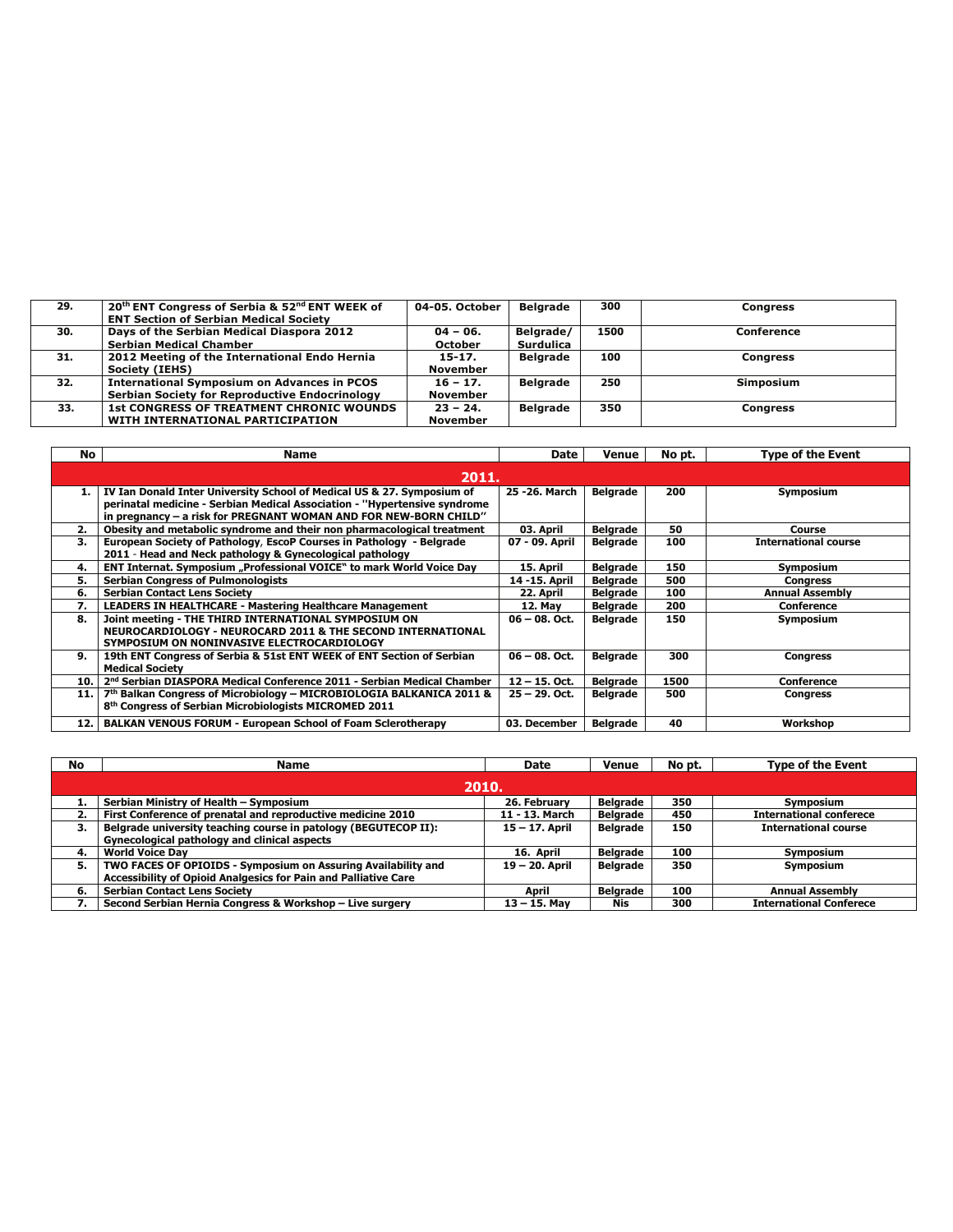| Fetal echocardiography<br><b>28. May</b><br>8.                                                    | Novi Sad<br>50         | <b>Instructional Course</b>    |
|---------------------------------------------------------------------------------------------------|------------------------|--------------------------------|
| II Conference of Serbian mycrobiology - MICROMED 2010<br>$02 - 05$ . Junee<br>9.                  | <b>Belgrade</b><br>400 | <b>International Conferece</b> |
| <b>SERBIAN DIASPORA MEDICAL CONFERENCE 2010</b><br>10.1<br>$02 - 04$ . Sep.                       | <b>Belgrade</b><br>100 | <b>Regional meeting</b>        |
| "TOGETHER - FIT FOR THE FUTURE" Serbian Medical Chamber                                           |                        |                                |
| 18th ENT Congress of Serbia & 50th ENT WEEK of ENT Section of Serbian<br>$16 - 18$ . Sep.<br>11.1 | Belarade<br>300        | <b>National Conferece</b>      |
| <b>Medical Society</b>                                                                            |                        |                                |
| The Second International Symposium on Neurocardiology<br>30.Sep. - 02. Oct.<br>12.1               | Belarade<br>180        | <b>International Symposium</b> |
| <b>NEUROCARD 2010</b>                                                                             |                        |                                |
| Obesity & metabolic syndrome and their non pharmacological treatment<br>13.1<br>11. Dec.          | Belgrade<br>50         | Course                         |

| No       | <b>Name</b>                                                                                                                                            | <b>Date</b>     | <b>Venue</b>                       | No pt. | <b>Type of the Event</b>                         |
|----------|--------------------------------------------------------------------------------------------------------------------------------------------------------|-----------------|------------------------------------|--------|--------------------------------------------------|
|          | 2009.                                                                                                                                                  |                 |                                    |        |                                                  |
|          |                                                                                                                                                        | Mar.2009        |                                    | 8      |                                                  |
| 1.<br>2. | <b>Continual Medical Education - Serbian Contact Lens Society</b><br><b>BELGRADE</b><br>UNIVERSITY TEACHING<br><b>COURSE</b><br><b>PATHOLOGY</b><br>IN | <b>Apr 2009</b> | <b>Belgrade</b><br><b>Belgrade</b> | 120    | <b>CME Course</b><br><b>International Course</b> |
|          | (BEGUTECOP) - Prostate Cancer: Pathology and clinical aspects                                                                                          |                 |                                    |        |                                                  |
| 3.       | <b>WORKSHOP - LAPAROSCOPY IN GYNECOLOGY - Institute of Gynecology</b>                                                                                  | Apr.2009        | <b>Belgrade</b>                    | 60     | <b>International workshop - Advanced Course</b>  |
|          | and Obstetrics, Clinical Center Belgrade - School of Medicine, Belgrade                                                                                |                 |                                    |        | of laparoscopic surgery in gynecology            |
| 4.       | <b>GRAVES' DISEASE: Therapy problems, Total Thyroidectomy as operation</b><br>of choice - CLASSIC TECHNIQUE OR USE OF HARMONIC SCALPEL                 | Apr.2009        | <b>Belgrade</b>                    | 100    | <b>Seminar</b>                                   |
| 5.       | Annual assembly of Serbian Contact Lens Society                                                                                                        | Apr.2009        | <b>Belgrade</b>                    | 100    | Annual assembly                                  |
| 6.       | International ENT Symposium - Serbian ENT Society                                                                                                      | Apr.2009        | <b>Belgrade</b>                    | 350    | <b>International Symposium</b>                   |
| 7.       | II Conference for IT technologies in health sistem of Republic of Serbia -<br><b>SERBIA HEALTH PROJECT- Ministry of Health</b>                         | Apr.2009        | <b>Belgrade</b>                    | 500    | <b>Conference</b>                                |
| 8.       | IV Intern. Symposium: Minimal invasive surgical technique in gynecology                                                                                | <b>May2009</b>  | <b>Divčibare</b>                   | 120    | <b>International Symposium</b>                   |
| 9.       | Institute of Public Health, Kragujevac - Promotion of the project                                                                                      | <b>May2009</b>  |                                    |        |                                                  |
|          | dedicated to the health of children - "When I grow up I will be healthy"                                                                               |                 | <b>Belgrade</b>                    | 300    | <b>Reception and Humanitarian dinner</b>         |
| 10.      | Medical mediators - training - SERBIAN HEALTH PROJECT-                                                                                                 | <b>July2009</b> |                                    |        |                                                  |
|          | <b>Ministry of Health</b>                                                                                                                              |                 | <b>Belgrade</b>                    | 30     | <b>Seminar</b>                                   |
| 11.      | Fourth Belgrade International ARCHITECTURE WEEK - "BINA 2009"                                                                                          | <b>July2009</b> | <b>Belgrade</b>                    | 1000   | <b>Exhibitions, Lectures, Seminars, Round</b>    |
|          |                                                                                                                                                        |                 |                                    |        | <b>Table, Young Architect competition Awards</b> |
| 12.      | Presentation and reception dedicated to innovation in irrigation system<br>"AGRO KAPILARIS" Faculty of Agriculture, Belgrade                           | <b>July2009</b> | <b>Belgrade</b>                    | 150    | <b>Presentation</b>                              |
| 13.      | The fifth National Conference on Quality<br><b>SERBIAN HEALTH PROJECT- Ministry of Health</b>                                                          | Aug2009         | <b>Belgrade</b>                    | 650    | <b>National Conference</b>                       |
| 14.      | First symposium for medical mediators with international participation -                                                                               | Sep.2009        | Vrniačka                           | 70     | <b>International Symposium</b>                   |
|          | <b>SERBIA HEALTH PROJECT- Ministry of Health</b><br>ZEVA MEETING 2009 16 <sup>th</sup> Symposium of the Medical Chambers of Central                    |                 | <b>Banja</b>                       | 120    |                                                  |
| 15.      | & East European Countries "THE FUTURE OF THE MEDICAL PROFESSION"                                                                                       | Sep.2009        | <b>Belgrade</b>                    |        | <b>International Symposium</b>                   |
| 16.      | Serbian Medical Society - Surgical section meeting                                                                                                     | Sep.2009        | <b>Sremska</b><br><b>Mitrovica</b> | 400    | <b>Meeting</b>                                   |
| 17.      | Inaugural lecture "Brain mapping and visualisation progress in                                                                                         | Sep.2009        | <b>Belgrade</b>                    | 150    | <b>Inaugural lecture</b>                         |
|          | neurosurgery" by Visiting Professor, Faculty of Medicine - Prof. Dr<br>Madjid Samii, MD, PhD                                                           |                 |                                    |        |                                                  |
| 18.      | II Serbian College of phlebology                                                                                                                       | Oct.2009        | <b>Belgrade</b>                    | 400    | Conference                                       |
|          | Balkan Venous Forum - Constitutional meeting                                                                                                           |                 |                                    |        |                                                  |
| 19.      | <b>Serbian Chamber of health institutions</b>                                                                                                          | <b>Nov2009</b>  | <b>Belgrade</b>                    | 500    | <b>Conference</b>                                |
| 20.      | Medical mediators - training -SERBIAN HEALTH PROJECT                                                                                                   | <b>Nov2009</b>  | <b>Belarade</b>                    | 30     | <b>Seminar</b>                                   |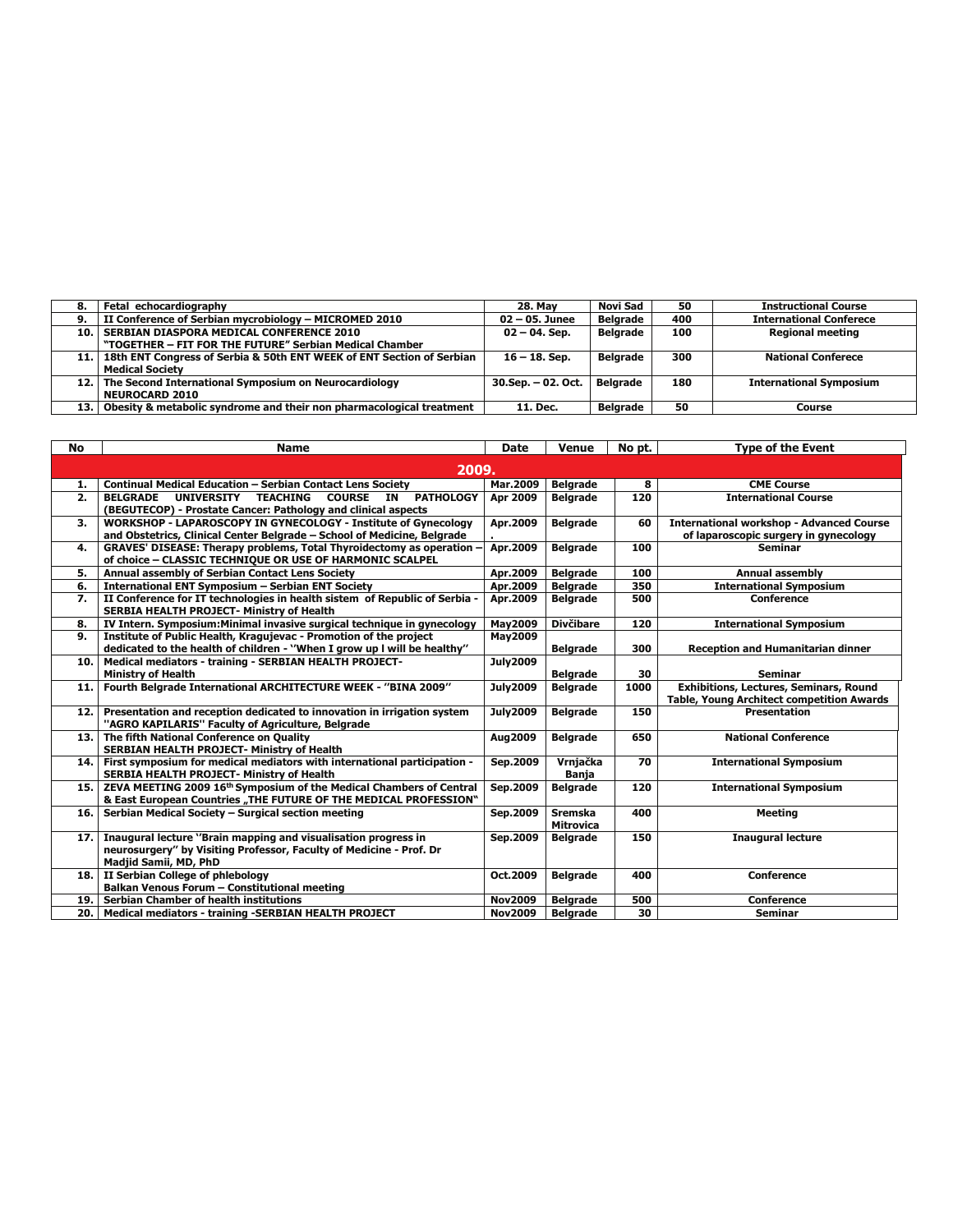|      | Ministry of Health                                                      |                |                 |     |                                   |
|------|-------------------------------------------------------------------------|----------------|-----------------|-----|-----------------------------------|
| 21.1 | Presentation of the project the Ministry of Health - Providing enhanced | <b>Nov2009</b> | Kragujevac      | 120 | Conference                        |
|      | services at the local level (DILS) - City Assembly - Kragujevac         |                |                 |     |                                   |
| 22.1 | Presentation of the project the Ministry of Health - Providing enhanced | <b>Nov2009</b> | Novi Sad        | 100 | <b>Conference</b>                 |
|      | services at the local level (DILS) - City Assembly - Novi Sad           |                |                 |     |                                   |
| 23.1 | Presentation of the project the Ministry of Health - Providing enhanced | <b>Nov2009</b> | <b>Nis</b>      | 110 | <b>Conference</b>                 |
|      | services at the local level (DILS) - City Assembly - Nis                |                |                 |     |                                   |
| 24.1 | <b>Ballet STAR RUSSIAN BALLET - GALA Ballet DIVERTISMAN LEADING</b>     | <b>Nov2009</b> | <b>Belarade</b> | 100 | <b>Reception and Galla dinner</b> |
|      | Ballet leaders and soloists Bolshoi Theater Sava Center / Belgrade      |                |                 |     |                                   |

|     | 2008.                                                           |                 |                  |                          |                                       |  |  |  |
|-----|-----------------------------------------------------------------|-----------------|------------------|--------------------------|---------------------------------------|--|--|--|
| 1.  | SERBIA HEALTH PROJECT- Ministry of Health/World Bank - SHP      |                 |                  |                          |                                       |  |  |  |
|     | MOH/WB - Standards for acreditation of the hospitals            | Jan.2008        | Kraljevo         | 10                       | Seminar                               |  |  |  |
| 2.  | SERBIA HEALTH PROJECT- Ministry of Health/World Bank - SHP      | Feb.2008        | <b>Belgrade</b>  | 6                        | Seminar                               |  |  |  |
|     | MOH/WB - Standards for acreditation of the hospitals            |                 |                  |                          |                                       |  |  |  |
| 3.  | SERBIA HEALTH PROJECT- Ministry of Health/World Bank - SHP      | Feb.2008        | <b>Belgrade</b>  | 6                        | Seminar                               |  |  |  |
|     | MOH/WB - Standards for acreditation of the hospitals            |                 |                  |                          |                                       |  |  |  |
| 4.  | SERBIA HEALTH PROJECT- Ministry of Health/World Bank - SHP      | <b>Mar.2008</b> | Sečanj           | 6                        | Seminar                               |  |  |  |
|     | MOH/WB - Standards for acreditation of the hospitals            |                 |                  |                          |                                       |  |  |  |
| 5.  | SERBIA HEALTH PROJECT- Ministry of Health/World Bank - SHP      | Feb.2008        | <b>Belgrade</b>  | 8                        | <b>Seminar</b>                        |  |  |  |
|     | MOH/WB - Standards for acreditation of the hospitals            |                 |                  |                          |                                       |  |  |  |
| 6.  | SERBIA HEALTH PROJECT- Ministry of Health/World Bank - SHP      | <b>Feb.2008</b> | <b>Belgrade</b>  | $\overline{\phantom{a}}$ | Seminar                               |  |  |  |
|     | MOH/WB - Standards for acreditation of the hospitals            |                 |                  |                          |                                       |  |  |  |
| 7.  | SERBIA HEALTH PROJECT- Ministry of Health/World Bank - SHP      | <b>Feb.2008</b> | <b>Vranie</b>    | 10                       | Seminar                               |  |  |  |
|     | MOH/WB - Standards for acreditation of the hospitals            |                 |                  |                          |                                       |  |  |  |
| 8.  | SERBIA HEALTH PROJECT- Ministry of Health/World Bank - SHP      | <b>Feb 2008</b> | Valjevo          | 10                       | Seminar                               |  |  |  |
|     | MOH/WB - Standards for acreditation of the hospitals            |                 |                  |                          |                                       |  |  |  |
| 9.  | SERBIA HEALTH PROJECT- Ministry of Health/World Bank - SHP      | <b>Mar.2008</b> | Zrenjanin        | 10                       | <b>Seminar</b>                        |  |  |  |
|     | MOH/WB - Standards for acreditation of the hospitals            |                 |                  |                          |                                       |  |  |  |
| 10. | <b>Workshop - Sterility and laparoscopy</b>                     | Apr.2008        | Nis              | 70                       | Workshop & Live surgery international |  |  |  |
| 11. | Final Conference - Ministry of Health "Serbian Health Project"  | Apr.2008        | <b>Belgrade</b>  | 500                      | <b>National Conference</b>            |  |  |  |
| 12. | Annual meeting of Serbian Contact Lens Society - COLSS          | Apr.2008        | <b>Belgrade</b>  | 200                      | <b>National meeting</b>               |  |  |  |
| 13. | VI Congress of Medical Microbiology - MICROMED 2008             | Jun.2008        | <b>Belgrade</b>  | 400                      | <b>International Congress</b>         |  |  |  |
| 14. | 15th Anniversary of laparoscopic surgery in Serbia and 175      | Jun.2008        | <b>Pozarevac</b> | 300                      | <b>International Congress</b>         |  |  |  |
|     | <b>Anniversary of Pozarevac Hospital</b>                        |                 |                  |                          |                                       |  |  |  |
| 15. | V Congress of ultrasound in Gyneacology, perinatology and       | Oct.2008        | <b>Belgrade</b>  | 500                      | <b>International Congress</b>         |  |  |  |
|     | reproductive medicine ECHO SINERGIJA 2008                       |                 |                  |                          |                                       |  |  |  |
| 16. | SEE Hospital 2 - 2nd International Conference of health service | <b>Nov2008</b>  | <b>Belgrade</b>  | 500                      | <b>International Conference</b>       |  |  |  |
|     | management in region                                            |                 |                  |                          |                                       |  |  |  |

| 2007.                                         |                 |                 |     |                   |  |  |  |  |  |
|-----------------------------------------------|-----------------|-----------------|-----|-------------------|--|--|--|--|--|
| SHP MOH/WB -HTA for health policy making      | Jan 2007.       | Belarade        | 40  | <b>Seminar</b>    |  |  |  |  |  |
| SHP MOH/WB -HTA for health policy making      | Feb. 2007       | <b>Belarade</b> | 40  | <b>Seminar</b>    |  |  |  |  |  |
| <b>SHP MOH/WB - Financing</b>                 | Mar. 2007       | Belarade        | 70  | <b>Seminar</b>    |  |  |  |  |  |
| SHP MOH/WB - Acreditation                     | Apr. 2007       | <b>Belarade</b> | 40  | <b>Seminar</b>    |  |  |  |  |  |
| V Congress - Gastro Surgical Club             | <b>May 2007</b> | V. Bania        | 300 | Conaress          |  |  |  |  |  |
| SHP MOH/WB - Conference about patients rights | Jun.2007        | <b>Belarade</b> | 450 | <b>Conference</b> |  |  |  |  |  |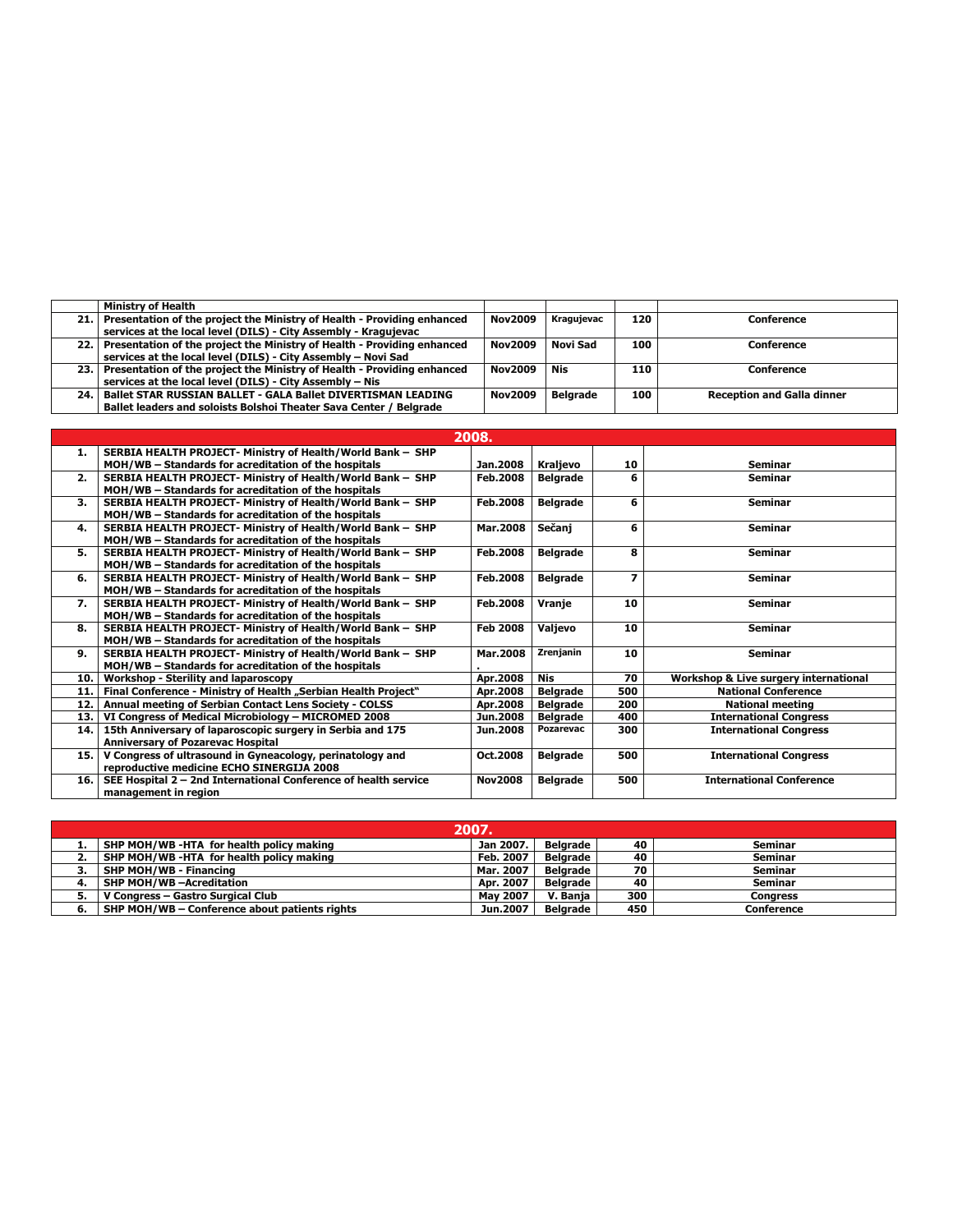| 7.   | SHP MOH/WB - Conference about patients rights                        | Jun.2007        | Novi Sad        | 450 | Conference                                         |
|------|----------------------------------------------------------------------|-----------------|-----------------|-----|----------------------------------------------------|
| 8.   | SHP MOH/WB - Conference about patients rights                        | Jun.2007        | Niš             | 450 | <b>Conference</b>                                  |
| 9.   | SHP MOH/WB - Conference about patients rights                        | Jun.2007        | Kragujevac      | 450 | <b>Conference</b>                                  |
| 10.  | SHP MOH/WB - Conference about patients rights                        | Jul 2007        | <b>Belgrade</b> | 500 | Conference                                         |
| 11.  | 40th Anniversary of Referal Pacemaker Centre of the CCS and Cardiac  | <b>Sept2007</b> | <b>Belgrade</b> | 400 | Conference with international participation        |
|      | Pacing in Serbia                                                     |                 |                 |     |                                                    |
| 12.1 | I Congress of Phlebology of Serbia                                   | Okt. 2007       | <b>Belgrade</b> | 400 | Congress with international participation          |
| 13.  | I Symposium of contact lens society with international participation | Okt. 2007       | <b>Belgrade</b> | 250 | Symposium with international participation         |
| 14.  | <b>SHP MOH/WB-Ouality</b>                                            | Okt. 2007       | <b>Belgrade</b> | 35  | Seminar                                            |
| 15.  | 1st Educational teleconference Course - INI master course on         | Okt. 2007       | <b>Belgrade</b> | 100 | <b>Teleconference &amp; Live surgery</b>           |
|      | management of vestibular schwannomas                                 |                 |                 |     |                                                    |
|      | 84th Anniversary of neurosurgery in Serbia                           |                 |                 |     |                                                    |
|      | 54th Anniversary of Institute for neurosurgery CCS                   |                 |                 |     |                                                    |
| 16.  | SHP MOH/WB- Quality II                                               | <b>Nov.2007</b> | <b>Belgrade</b> | 35  | <b>Seminar</b>                                     |
| 17.  | SHP MOH/WB-Acreditation                                              | Dec. 2007       | Novi Sad        | 35  | Seminar                                            |
| 18.  | SHP MOH/WB - Clean hands                                             | Dec. 2007       | <b>Belarade</b> | 150 | <b>Seminar</b>                                     |
| 19.  | V Spine Experts Meeting + CME Course MF                              | Dec. 2007       | <b>Belarade</b> |     | 160 Regional conference with internat. participat. |

|     | 2006.                                                                |                 |                 |     |                                                 |  |  |  |  |
|-----|----------------------------------------------------------------------|-----------------|-----------------|-----|-------------------------------------------------|--|--|--|--|
|     | "Tonzilarni problem" '- KME Instituta za ORL i MFH KCS i MF Belgrade | Jan. 2006       | <b>Belgrade</b> | 100 | <b>CME</b>                                      |  |  |  |  |
| 2.  | SERBIA HEALTH PROJECT- Ministry of Health/World Bank - SHP           | <b>May 2006</b> | <b>Belgrade</b> | 35  | <b>Seminar</b>                                  |  |  |  |  |
|     | MOH/WB - Standards for acreditation of the hospitals                 |                 |                 |     |                                                 |  |  |  |  |
| 3.  | SHP MOH/WB – making the standards for acreditation: analysys         | June 2006.      | Rib.Banja       | 17  | <b>Seminar</b>                                  |  |  |  |  |
| 4.  | SHP MOH/WB - HTA - School of public health                           | June 2006.      | <b>Belgrade</b> | 25  | <b>Seminar</b>                                  |  |  |  |  |
| 5.  | V Congress of medical microbiology - MIKROMED 2006                   | June 2006.      | <b>Belgrade</b> | 200 | <b>Congress with international participants</b> |  |  |  |  |
| 6.  | SHP MOH/WB - Human resources                                         | Jul 2006.       | Kopaonik        | 40  | <b>Seminar</b>                                  |  |  |  |  |
| 7.  | SHP MOH/WB - HTA for health policy making                            | Jul 2006.       | <b>Belgrade</b> | 40  | <b>Seminar</b>                                  |  |  |  |  |
| 8.  | SHP MOH/WB - Acreditation                                            | Sep. 2006       | <b>Belgrade</b> | 30  | <b>Seminar</b>                                  |  |  |  |  |
| 9.  | SHP MOH/WB - School for public Health                                | Sep. 2006       | <b>Belgrade</b> | 27  | <b>Seminar</b>                                  |  |  |  |  |
| 10. | SHP MOH/WB - HTA for health policy making                            | Okt. 2006.      | <b>Belgrade</b> | 25  | <b>Seminar</b>                                  |  |  |  |  |
| 11. | SHP MOH/WB - Models of financing in primary health care              | Okt. 2006.      | <b>Belgrade</b> | 18  | <b>Seminar</b>                                  |  |  |  |  |
| 12. | Ian Donald Inter University school of ultrasound                     | Okt. 2006.      | <b>Belgrade</b> | 200 | Regional conf. with internat. Participants      |  |  |  |  |
| 13. | I Regional conference for health management - SEE HOSPITAL 1         | Nov. 2006.      | <b>Belgrade</b> | 300 | Regional conf. with internat. Participants      |  |  |  |  |
| 14. | SHP MOH/WB-Treining for trainers for acreditation                    | Nov. 2006.      | V. Banja        | 28  | Seminar                                         |  |  |  |  |
| 15. | SHP MOH/WB - HTA for health policy making                            | Nov. 2006.      | <b>Belgrade</b> | 30  | <b>Seminar</b>                                  |  |  |  |  |
| 16. | SHP MOH/WB - Workshop for menagers for health quality                | Nov. 2006.      | <b>Belgrade</b> | 30  | Seminar                                         |  |  |  |  |
| 17. | SHP MOH/WB - Continous education                                     | Dec. 2006.      | <b>Belgrade</b> | 30  | Seminar                                         |  |  |  |  |
| 18. | Presentation "Posibilities of PPP programs in Health System in       | Dec. 2006.      | <b>Belgrade</b> | 30  | <b>Presentation</b>                             |  |  |  |  |
|     | Serbia"                                                              |                 |                 |     |                                                 |  |  |  |  |
| 19. | SHP MOH/WB - III national Conference of improving the quality of     | Dec. 2006.      | Belgrade        | 500 | <b>National Conference</b>                      |  |  |  |  |
|     | health institutions"                                                 |                 |                 |     |                                                 |  |  |  |  |
| 20. | 60th Anniversary of 2nd Surgical Clinic                              | Dec. 2006.      | Belgrade        | 500 | Symposium                                       |  |  |  |  |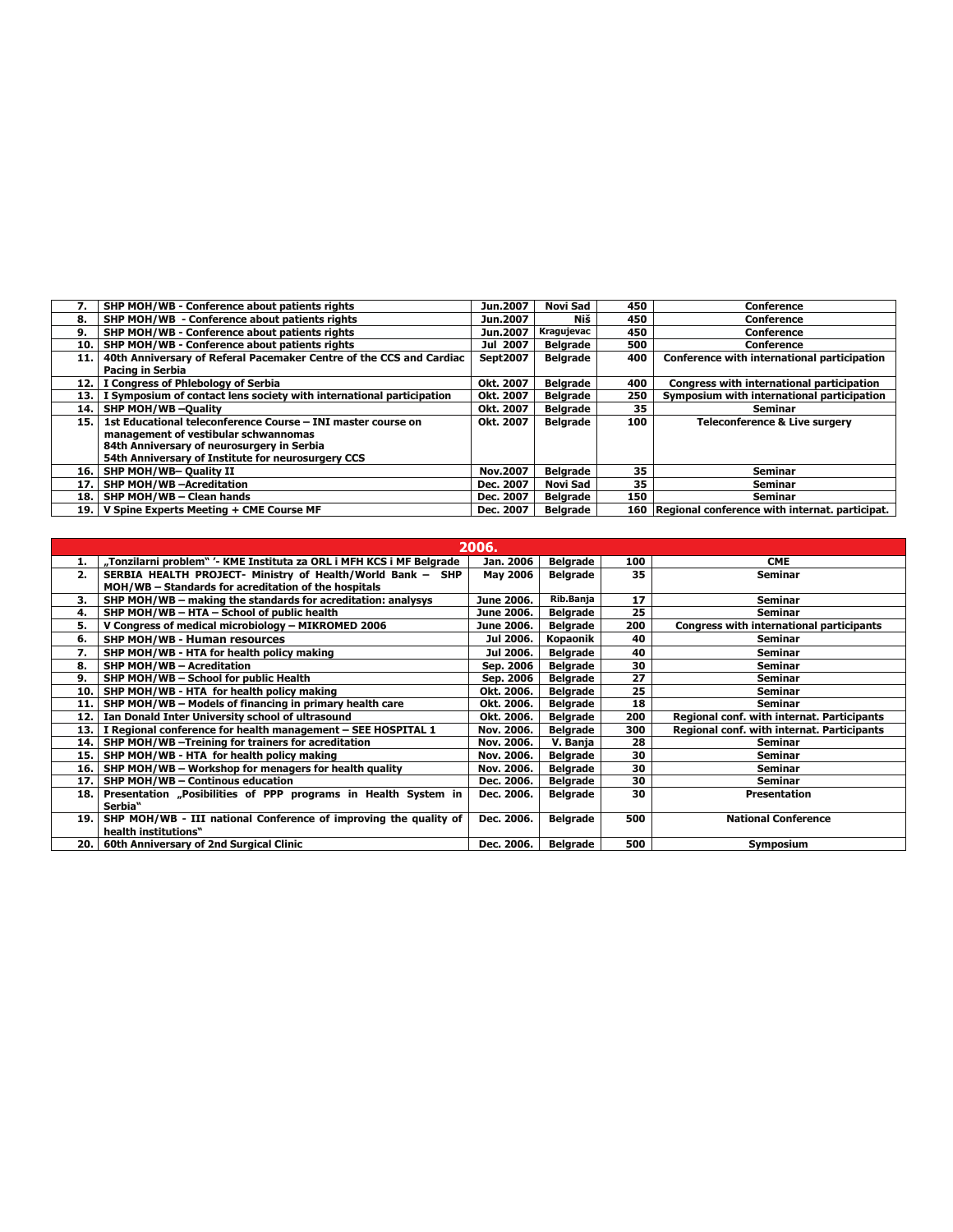|    | 2005.                                                                             |                   |                 |     |                 |  |  |  |  |  |
|----|-----------------------------------------------------------------------------------|-------------------|-----------------|-----|-----------------|--|--|--|--|--|
| л. | Videoendoscopy- ADVANCES 05.Johnson & Johnson Company                             | <b>March 2005</b> | <b>Belarade</b> | 250 | Conference      |  |  |  |  |  |
| 2. | Symposium ULTRASOUND OF ABDOMEN - VISIO MEDICA 05                                 | April 2005        | Vrnj. Banja     | 250 | <b>Congress</b> |  |  |  |  |  |
| 3. | Founding Meeting of Contact Lens Society of Serbia & Montenegro -<br><b>COLSS</b> | <b>April 2005</b> | <b>Belgrade</b> | 100 | Symposium       |  |  |  |  |  |
| 4. | "Adriatic coast-to-coast" Conference                                              | <b>May 2005</b>   | <b>Belarade</b> | 70  | Symposium       |  |  |  |  |  |
| 5. | XXI Seminar "ADVANCES IN NEONATOLOGY" Institute for<br>Neonatology                | <b>May 2005</b>   | <b>Belarade</b> | 250 | Conference      |  |  |  |  |  |
| 6. | "Futuro Donna" Conference, EU Project Interreg IIIa                               | <b>June 2005</b>  | <b>Belarade</b> | 100 | Symposium       |  |  |  |  |  |
|    | Student's International Congress of Medical Sciences - SICOMS 05                  | Oct. 2005         | <b>Belarade</b> | 200 | <b>Congress</b> |  |  |  |  |  |

|    | 2004.                                                               |                  |                 |     |                                 |  |  |  |  |  |
|----|---------------------------------------------------------------------|------------------|-----------------|-----|---------------------------------|--|--|--|--|--|
|    | DAS Seminar – Symposium – Mechanical Ventilation of the lungs       | <b>May 2004</b>  | Zobnatica       | 100 | <b>Symposium &amp; Workshop</b> |  |  |  |  |  |
| ۷. | Association for Vascular Medicine SCG - Founding Assembly           | <b>Sept.2004</b> | <b>Belarade</b> | 250 | <b>Symposium</b>                |  |  |  |  |  |
| 3. | ECHO 04 – International Congress of Ultrasound in Gynaecology &     | Oct. 2004        | <b>Belgrade</b> | 400 | <b>Congress</b>                 |  |  |  |  |  |
|    | obstetric and Ian Donald Inter University School of Ultrasound      |                  |                 |     |                                 |  |  |  |  |  |
| 4. | ASDA 04 - Anglo Serbian Days of Anaesthesia - 3rd Symposium         | Oct. 2004        | <b>Belarade</b> | 300 | <b>Congress</b>                 |  |  |  |  |  |
|    | <b>CITOREDUCTIVE ABDOMINAL SURGERY - SUGARBAKER 04</b>              | Oct. 2004        | <b>Belgrade</b> | 250 | <b>Symposium &amp; Workshop</b> |  |  |  |  |  |
| 6. | 110 Anniversary of ENT in Serbia & 80 Anniversary of ENT Clinic CCS | Nov. 2004        | <b>Belarade</b> | 200 | Symposium                       |  |  |  |  |  |
|    | Fertility and Sterility - XVI International Symposium               | Dec. 2004        | <b>Belgrade</b> | 300 | <b>Congress</b>                 |  |  |  |  |  |

|    | 2003.                                                          |                  |                 |     |                                 |  |  |  |  |  |
|----|----------------------------------------------------------------|------------------|-----------------|-----|---------------------------------|--|--|--|--|--|
|    | Meeting of the Serbian Chest Surgeons, VMA                     | <b>June 2003</b> | <b>Belarade</b> | 200 | <b>Conference</b>               |  |  |  |  |  |
|    | <b>ESO UPDATE 03 - Prof. M. TSURUMARU</b>                      | Sept. 2003       | <b>Belarade</b> | 150 | Symposium & Workshop            |  |  |  |  |  |
| э. | 80 Anniversary of the Neurosurgery in Serbia, CCS              | Oct. 2003        | <b>Belarade</b> | 150 | Symposium                       |  |  |  |  |  |
|    | AMICA 03 - I International Meeting of Yugoslav Association for | Nov. 2003        | <b>Belarade</b> | 400 | Congress                        |  |  |  |  |  |
|    | <b>Antimicrobial Chemotherapy</b>                              |                  |                 |     |                                 |  |  |  |  |  |
| э. | VENTRAL-INCISIONAL HERNIA 03 - Prof. S. RAKIC                  | Nov. 2003        | <b>Belarade</b> | 250 | <b>Symposium &amp; Workshop</b> |  |  |  |  |  |

| 2002. |                                                                                        |                  |                 |     |            |  |  |  |
|-------|----------------------------------------------------------------------------------------|------------------|-----------------|-----|------------|--|--|--|
| . .   | <b>ENT&amp;ENDO 2002 16. ENT Yugoslav Congress with international</b><br>participation | <b>Nov. 2002</b> | <b>Belarade</b> | 400 | Conaress   |  |  |  |
|       | <b>LAPAROSCOPIC FUNDOPLICATION 02</b>                                                  | Dec. 2002        | <b>Belarade</b> | 250 | Conference |  |  |  |

|     | מחל<br>ZUU L.                                      |            |                 |     |            |  |  |
|-----|----------------------------------------------------|------------|-----------------|-----|------------|--|--|
| . . | <b>TVCC</b><br>World of surgery<br>2001            | Sept. 2001 | <b>Belarade</b> | 300 | Conference |  |  |
| --  | Anniversary of the First Surgical Clinic CCS<br>80 | Dec. 2001  | <b>Belgrade</b> | 300 | Conference |  |  |